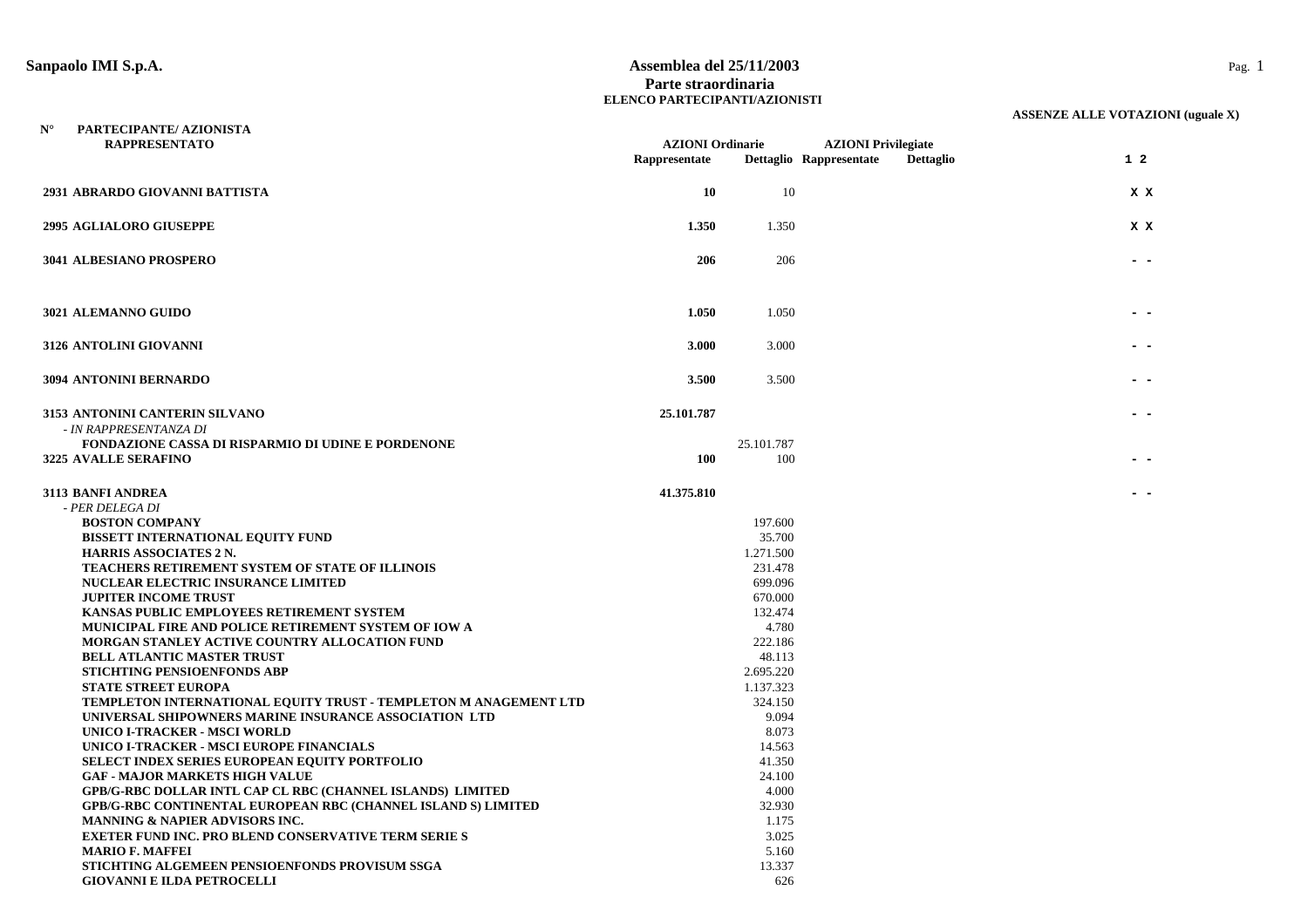### **Sanpaolo IMI S.p.A. Assemblea del 25/11/2003** Pag. 2 **Parte straordinaria ELENCO PARTECIPANTI/AZIONISTI**

**AZIONI Ordinarie AZIONI Privilegiate** 

# **ASSENZE ALLE VOTAZIONI (uguale X)**

#### **N° PARTECIPANTE/ AZIONISTA RAPPRESENTATO**

|                                                                                               | Rappresentate | Dettaglio Rappresentate | Dettaglio | $1\quad2$ |
|-----------------------------------------------------------------------------------------------|---------------|-------------------------|-----------|-----------|
| <b>CHRISTOPHER C. WILSON</b>                                                                  | 226           |                         |           |           |
| SILVESTAR MARCEC & JASINKA MARCEC JT                                                          | 50            |                         |           |           |
| <b>SAS TRUSTEE CORPORATION RE: SSGA INTL EQUITY</b>                                           | 99.010        |                         |           |           |
| <b>SOUTHERN COMPANY INVESCO</b>                                                               | 180.600       |                         |           |           |
| <b>FUNDS SA RE: BOSTON COMPANY - MELLON FINANCIAL CE NTER</b>                                 | 24.553        |                         |           |           |
| JPM SEARS THE BOSTON CO EAFE VAL./THE BOSTON CO AS SET MANAGEMENT                             | 19.000        |                         |           |           |
| THE BOEING COMPANY EMPLOYEE RETIREMENT PLANS MASTE R TRUST                                    | 51.000        |                         |           |           |
| <b>BGI RE: AUSTRALIAN LTD EUROPE EX-UK EQUITY INDEX F UND</b>                                 | 183.832       |                         |           |           |
| <b>STATE STREET GLOBAL ADVISORS LTD</b>                                                       | 15.150        |                         |           |           |
| NAT RE: TEMPLETON GLOBAL TRUST FUND - TEMPLETON GL OBAL ADVISOR LIMITED                       | 10.874        |                         |           |           |
| BISSETT CANADIAN EQUITY FUND - TEMPLETON MANAGEMEN T LTD                                      | 76.620        |                         |           |           |
| AMERICAN ELECTRIC POWER RETIREMENT TRUST - FRANKL IN TEMPLETON                                | 12.200        |                         |           |           |
| TRUST GENERAL DU CANADA GLOBAL N/C                                                            | 18.700        |                         |           |           |
| AGF ALL WORLD TAX ADVANTAGE GROUP LTD MULTIMANAGER CLASS                                      | 99.000        |                         |           |           |
| AGF ALL WORLD TAX ADVANTAGE GROUP LTD EUROPEAN EQUITY CLASS                                   | 659.500       |                         |           |           |
| WALDEN BRANDYWINE INVESTMENT TRUST                                                            | 92.700        |                         |           |           |
| <b>BOSTON COMMON ASSET MANAGEMENT LLC</b>                                                     | 8.289         |                         |           |           |
| NATIONAL ELEVATOR INDUSTRY BENEFIT PLANS                                                      | 26.700        |                         |           |           |
| <b>OBLATE INTERNATIONAL PASTORAL INVESTMENT TRUST</b>                                         | 23.700        |                         |           |           |
| <b>COMERICA TEMPLETON CIE W. LAFAYETTE AT CASS</b>                                            | 26.000        |                         |           |           |
| TEMPLETON MASTER TRUST SERIES 1 - TEMPLETON MANAGE MENT LTD                                   | 31.857        |                         |           |           |
| <b>SHIRLEY H. CROUSE</b>                                                                      | 26            |                         |           |           |
| ETOILE INDEX EURO - ETOILE GESTION/ADMIN. COMPTA                                              | 206.297       |                         |           |           |
| <b>ALFONSO MORGILLO</b>                                                                       | 800           |                         |           |           |
| <b>RAMEY O ROGNESS</b>                                                                        | 40            |                         |           |           |
| ISIS ASSET MANAGEMENT LTD                                                                     | 745.857       |                         |           |           |
| <b>FPLAL A/C LIFE MIXED</b>                                                                   | 9.642         |                         |           |           |
| <b>FPLAL A/C PENSION MIXED</b>                                                                | 31.613        |                         |           |           |
| ISIS ASSET MANAGEMENT PLC                                                                     | 1.200.199     |                         |           |           |
| <b>JPMBLSA RE: FRIENDS PROVIDENT INTER GLOBAL INV POR TFOLIO EURO ASSET</b>                   | 71.330        |                         |           |           |
| <b>RSALI PENSION INTL FUND - ROYAL &amp; SUN ALLIANCE INV ESTMENT</b>                         | 148.963       |                         |           |           |
| TEMPLETON GLOBAL EQUITY TRUST - TEMPLETON MANAGEME NT LTD                                     | 140.700       |                         |           |           |
| SUN ALLIANCE AND LONDON ASSURANCE CO A/C ROYAL & S UN ALLIANCE                                | 83.996        |                         |           |           |
| RSALI LIFE INTERNATIONAL FUND - ROYAL & SUN ALLIAN CE INVESTMENT                              | 77.923        |                         |           |           |
| MTDL RE: ISIS INV FUNDS ICVC - EUROPEAN FUND - ROY AL & SUN ALLIANCE                          | 298.737       |                         |           |           |
| <b>BRITISH ASSETS TRUST PLC ISIS ASSET MANAGEMENT PLC</b>                                     | 160.036       |                         |           |           |
| RSALI PENSION WORLDWIDE EQUITY FUND - ROYAL & SUN ALLIANCE INVESTMENT                         | 31.052        |                         |           |           |
| <b>ROYAL &amp; SUN ALLIANCE LIFE &amp; PENSIONS LTD - ROYAL &amp; SUN ALLIANCE INVESTMENT</b> | 218.745       |                         |           |           |
| SAL PENSION FUND LIMITED - ROYAL & SUN ALLIANCE IN VESTMENT                                   | 76.772        |                         |           |           |
| PHOENIX ASSURANCE PLC PAR FUND                                                                | 27.605        |                         |           |           |
| THE FRIENDS PROVIDENT INTL GLOBAL PORTFOLIO POOL E UROPEAN                                    | 8.152         |                         |           |           |
| <b>CHARITABLE INTERNATIONAL EQUITY FUND</b>                                                   | 125.470       |                         |           |           |
| TEMPLETON GLOBAL BALANCED FUND - TEMPLETON MANAGEM ENT LTD                                    | 8.000         |                         |           |           |
| <b>KEY TRUST INTL EQUITY FUND</b>                                                             | 30.960        |                         |           |           |
| <b>KEYCORP CASH BALANCE PENSION PLAN</b>                                                      | 50.810        |                         |           |           |
| <b>HSBC BANK PLC (18)</b>                                                                     | 23.314        |                         |           |           |
| HSBC INVESTMENT FUNDS RE HSBC INDEX TRACKER INV FUNDS EUR.                                    | 67.583        |                         |           |           |
| <b>HSBC BANK PLC</b>                                                                          | 146.570       |                         |           |           |
|                                                                                               |               |                         |           |           |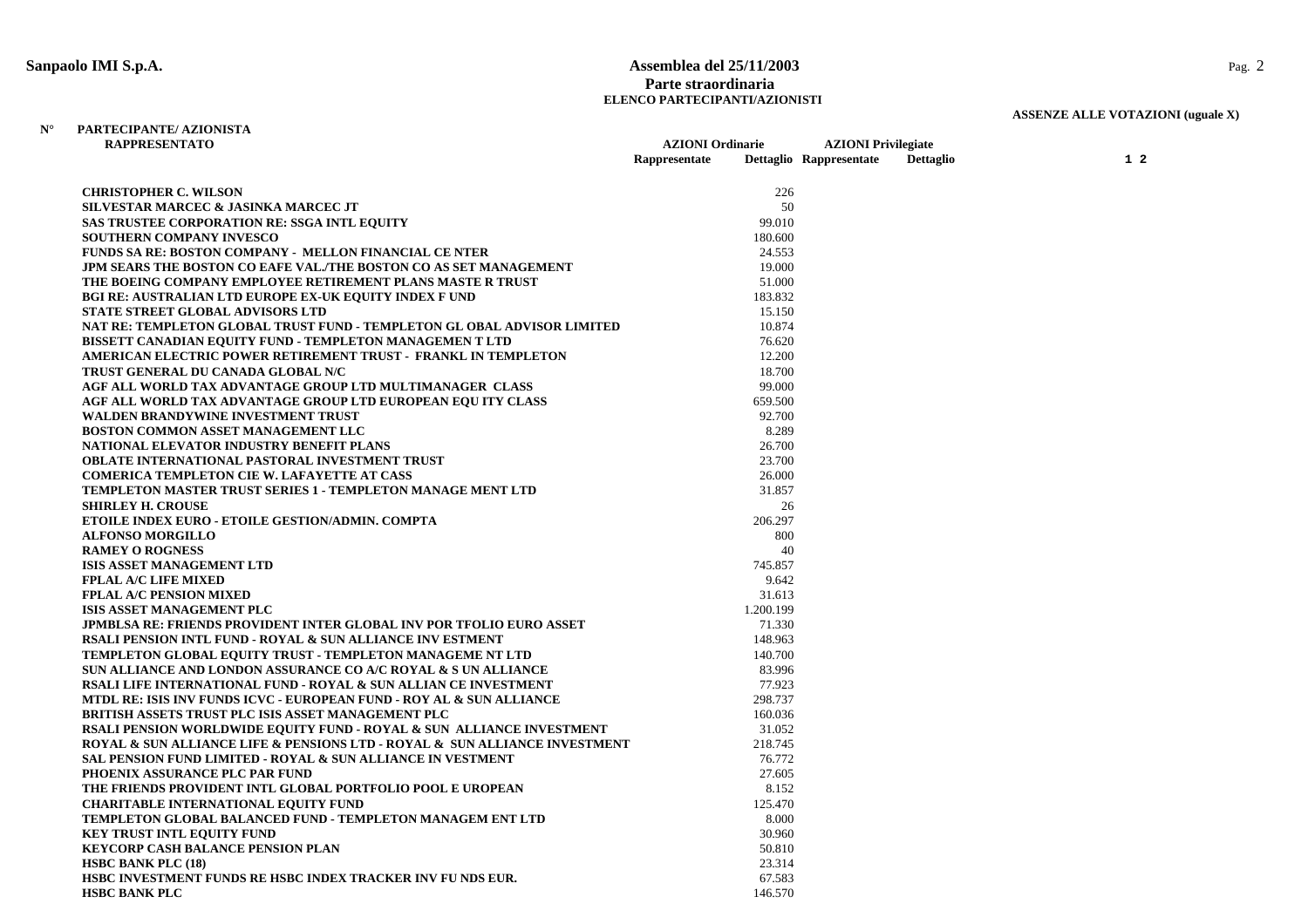### **Sanpaolo IMI S.p.A. Assemblea del 25/11/2003** Pag. 3 **Parte straordinaria ELENCO PARTECIPANTI/AZIONISTI**

# **ASSENZE ALLE VOTAZIONI (uguale X)**

#### **N° PARTECIPANTE/ AZIONISTARAPPRESENTATO**

| <b>RAPPRESENTATO</b>                                                               | <b>AZIONI</b> Ordinarie |           | <b>AZIONI</b> Privilegiate |                  |  |                |
|------------------------------------------------------------------------------------|-------------------------|-----------|----------------------------|------------------|--|----------------|
|                                                                                    | Rappresentate           |           | Dettaglio Rappresentate    | <b>Dettaglio</b> |  | 1 <sub>2</sub> |
|                                                                                    |                         |           |                            |                  |  |                |
| <b>SAINT MARTIN 5 / CARDIF ASSET MANAGEMENT</b>                                    |                         | 39.000    |                            |                  |  |                |
| <b>FONTENAY 1 / CARDIF ASSET MANAGEMENT</b>                                        |                         | 35.000    |                            |                  |  |                |
| UNION BANK OF CALIFORNIA N.A. GLOBAL CUSTODY                                       |                         | 28.500    |                            |                  |  |                |
| <b>SELECTION CROISSANCE</b>                                                        |                         | 92.950    |                            |                  |  |                |
| <b>ETOILE BANOUE EUROPE</b>                                                        |                         | 22.830    |                            |                  |  |                |
| TEMPLETON INTERNATIONAL STOCK TRUST - TEMPLETON MA NAGEMENT LTD                    |                         | 89.600    |                            |                  |  |                |
| <b>TAITBOUT PREVOYANCE / CDC IXIS ASSET MANAGEMENT</b>                             |                         | 29.137    |                            |                  |  |                |
| UF6 D / SGAM/ADC/COM TOUR ELF                                                      |                         | 5.350     |                            |                  |  |                |
| SAINT MARTIN 2-EURO VL/M LOPEZ                                                     |                         | 51.186    |                            |                  |  |                |
| MORGAN STANLEY INSTL FUND INC - ACTIVE INTERNATION AL ALLOCATION PORTFOLIO         |                         | 68.192    |                            |                  |  |                |
| STATE OF NEW YORK / MORGAN STANLEY INTERNATIONAL-M ORGAN STANLEY INV. M.           |                         | 321.552   |                            |                  |  |                |
| MS INTERNATIONAL FUND MORGAN STANLEY INVESTMENT MA NAGEMENT                        |                         | 101.988   |                            |                  |  |                |
| <b>EQUINOOR RE: NBK INVESTMENT MANAGEMENT MS</b>                                   |                         | 13.760    |                            |                  |  |                |
| <b>HERMES ASSURED LIMITED - EURO TRACKER</b>                                       |                         | 444.896   |                            |                  |  |                |
| THE TRUSTEES OF BT PENSION SCHEME                                                  |                         | 824.517   |                            |                  |  |                |
| <b>ROYAL MAIL PENSION PLAN - HERMES</b>                                            |                         | 249.676   |                            |                  |  |                |
| TEMPLETON GLOBAL STOCK TRUST - TEMPLETON MANAGEMEN T LTD                           |                         | 21.442    |                            |                  |  |                |
| US TRUST EUROPEAN STOCK FUND TECHN. & SUPP. SERV. INC                              |                         | 62.270    |                            |                  |  |                |
| <b>OPPENHEIMER GLOBAL GROWTH AND INCOME FUND</b>                                   |                         | 23.400    |                            |                  |  |                |
| <b>EMPLOYEES RETIREMENT SYSTEM OF PR ELECTRIC POWER</b>                            |                         | 14.600    |                            |                  |  |                |
| MET INVESTORS SERIES TRUST - STATE STREET RESEARCH CONCENTRATE                     |                         | 214.919   |                            |                  |  |                |
| <b>BOISE CASCADE CORPORATION MASTER TRUST</b>                                      |                         | 79.189    |                            |                  |  |                |
| <b>HARBOR INTERNATIONAL FUND</b>                                                   |                         | 7.008.025 |                            |                  |  |                |
| <b>GENERAL ELECTRIC PENSION TRUST</b>                                              |                         | 249.566   |                            |                  |  |                |
| THE WELLCOME TRUST                                                                 |                         | 249.552   |                            |                  |  |                |
| <b>BILL AND MELINDA GATES FOUNDATION</b>                                           |                         | 683.000   |                            |                  |  |                |
| <b>MASTERS SELECT INTERNATIONAL FUND</b>                                           |                         | 739.300   |                            |                  |  |                |
| TEMPLETON INTERNATIONAL STOCK FUND - TEMPLETON MAN AGEMENT LTD                     |                         | 1.015.950 |                            |                  |  |                |
| <b>INTERNATIONAL BANK FOR RECONSTRUCTION AND DEVELOPM ENT</b>                      |                         | 228.480   |                            |                  |  |                |
| METROPOLITAN LIFE INSURANCE COMPANY                                                |                         | 235.000   |                            |                  |  |                |
| AGF ALL WORLD TAX ADVANTAGE GROUP LTD INTERNATIONA L VALUE AGF MANAGEMENT LTD      |                         | 100.900   |                            |                  |  |                |
| <b>HARMONY OVERSEAS EQUITY POOL</b>                                                |                         | 72.300    |                            |                  |  |                |
| AGF INTERNATIONAL VALUE FUND                                                       |                         | 6.430.000 |                            |                  |  |                |
| THE BOARD OF TRUSTEES OF LELAND STANFORD JUNIOR UN IVERSITY-STANFORD MANAGEMENT CO |                         | 6.800     |                            |                  |  |                |
| <b>LEVI STRAUSS &amp; CO. MASTER TRUST</b>                                         |                         | 81.600    |                            |                  |  |                |
| <b>MANNING &amp; NAPIER INTERNATIONAL SERIES FUND INC</b>                          |                         | 51.300    |                            |                  |  |                |
| <b>HARBOR CAPITAL GROUP TRUST</b>                                                  |                         | 433.100   |                            |                  |  |                |
| <b>GORDON FAMILY TRUST</b>                                                         |                         | 138.000   |                            |                  |  |                |
| TEMPLETON MASTER TRUST SERIES 2 - TEMPLETON MANAGE MENT LTD                        |                         | 34.700    |                            |                  |  |                |
| OLIN PENSION PLANS MASTER RETIREMENT TRUST                                         |                         | 32.300    |                            |                  |  |                |
| SUMMIT VIT EAFE INTERNATIONAL INDEX FUND                                           |                         | 3.400     |                            |                  |  |                |
| SUMMIT EAFE INTERNATIONAL INDEX FUND                                               |                         | 2.027     |                            |                  |  |                |
| THE NORTHERN TRUST COMPANY AVFC RE                                                 |                         | 90.000    |                            |                  |  |                |
| VAN KAMPEN SERIES FUND INC. VAN KAMPEN GLOBAL EQUI TY ALLOCATION FUND              |                         | 19.252    |                            |                  |  |                |
| <b>GLOBAL OPPORTUNISTIC FUND</b>                                                   |                         | 941       |                            |                  |  |                |
| <b>CALIFORNIA STATE TEACHERS RETIREMENT SYSTEM</b>                                 |                         | 167.021   |                            |                  |  |                |
| MSDW INVESTMENT MANAGEMENT ACTIVE                                                  |                         | 77.473    |                            |                  |  |                |
| <b>MORGAN STANLEY INV. MANAGEMENT</b>                                              |                         | 31.863    |                            |                  |  |                |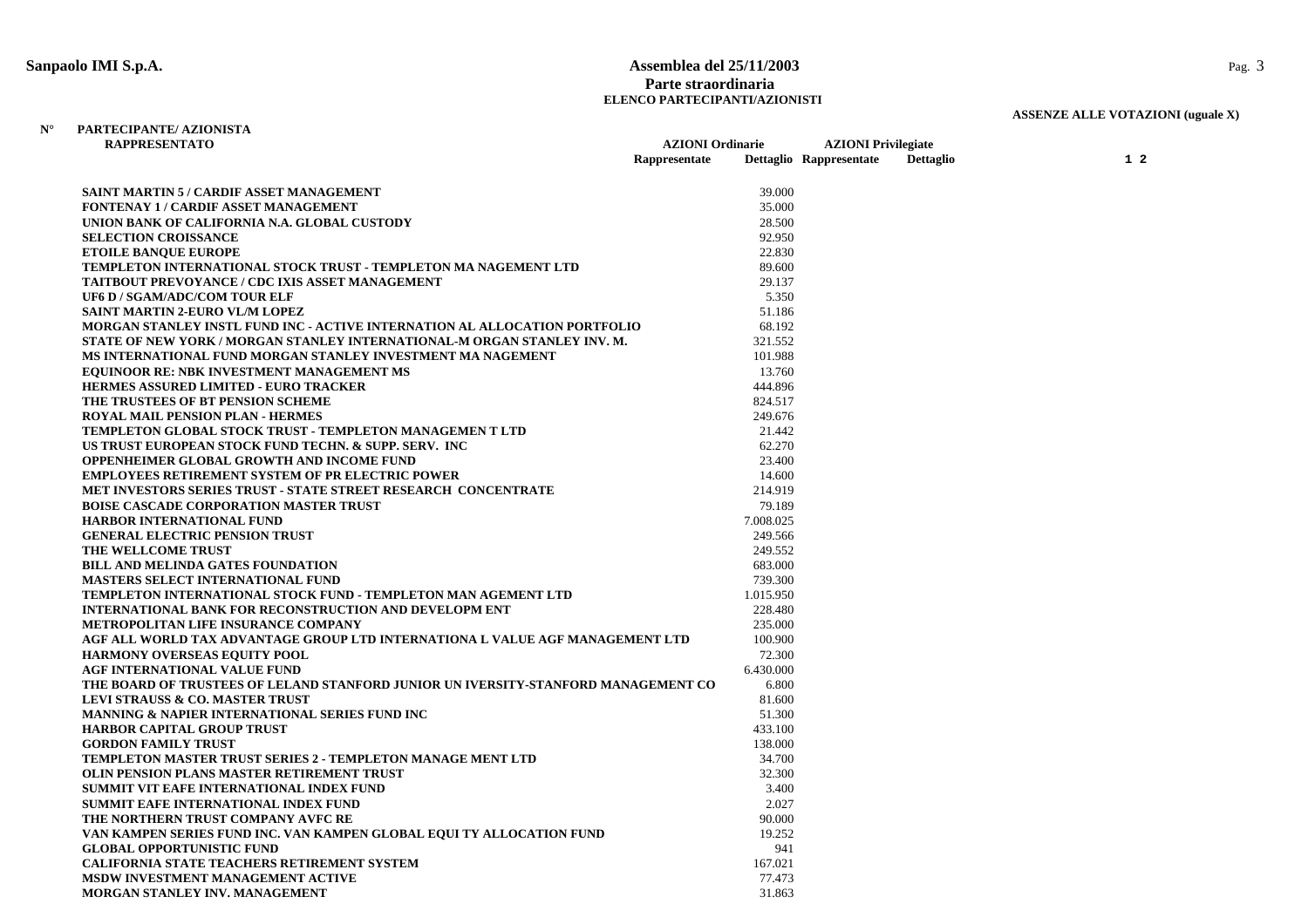**N°**

#### **Sanpaolo IMI S.p.A. Assemblea del 25/11/2003** Pag. 4 **Parte straordinaria ELENCO PARTECIPANTI/AZIONISTI**

| <b>RAPPRESENTATO</b>                                              | <b>AZIONI</b> Ordinarie |             | <b>AZIONI Privilegiate</b> |                  |           |  |
|-------------------------------------------------------------------|-------------------------|-------------|----------------------------|------------------|-----------|--|
|                                                                   | Rappresentate           |             | Dettaglio Rappresentate    | <b>Dettaglio</b> | $1\quad2$ |  |
| <b>HARRIS ASSOCIATES</b><br>3067 BARCA STEFANO<br>- PER DELEGA DI | 27.088.729              | 6.882.200   |                            |                  |           |  |
| FONDAZIONE CASSA DI RISPARMIO DI VENEZIA                          |                         | 27.088.729  |                            |                  |           |  |
| 3204 BARIOGLIO MARCO                                              | 250                     | 250         |                            |                  |           |  |
| <b>2989 BECHERE PIETRO MARIA</b>                                  | 1.000                   | 1.000       |                            |                  |           |  |
| 3239 BENESSIA ANGELO<br>- PER DELEGA DI                           | 10.550                  | 10.000      |                            |                  |           |  |
| <b>MACCAGNO CRISTIANA</b>                                         |                         | 550         |                            |                  |           |  |
| <b>3194 BOLZANI ROBERTO</b>                                       | 837                     | 837         |                            |                  |           |  |
| 3069 BOTTAZZI GIOVANNI                                            | 550                     | 550         |                            |                  | – X       |  |
| 3004 BRIANO GIULIANO GIORGIO                                      | 1.700                   | 1.700       |                            |                  |           |  |
| 2959 CARADONNA GIOVANNI FRANCESCO                                 | 5                       | 5           |                            |                  |           |  |
| 3086 CASSINELLI GERMANO                                           | 1.800                   |             |                            |                  | X X       |  |
| - PER DELEGA DI                                                   |                         |             |                            |                  |           |  |
| <b>TOMASETIG ANNA</b>                                             |                         | 1.800       |                            |                  |           |  |
| 2993 CASTELLINO ONORATO                                           | 108.662.399             |             | 157.341.052                |                  |           |  |
| - IN RAPPRESENTANZA DI                                            |                         |             |                            |                  |           |  |
| <b>COMPAGNIA DI SAN PAOLO</b>                                     |                         | 108.662.399 |                            | 157.341.052      |           |  |
| 3238 CERRATO STEFANO                                              | $\mathbf{1}$            | -1          |                            |                  | X X       |  |
| 3112 CHIECO LUIGI                                                 | 254                     | 254         |                            |                  |           |  |
| 3220 CIRRI FRANCA                                                 | 3.054.131               | 3.054.131   |                            |                  |           |  |
| 2945 CODAZZI SIMONA                                               | 10.580.561              |             |                            |                  |           |  |
| - PER DELEGA DI                                                   |                         |             |                            |                  |           |  |
| <b>FONTANA FINANZIARIA SPA</b>                                    |                         | 4.108.731   |                            |                  |           |  |
| OTTOLENGHI LUISA BONA                                             |                         | 13.500      |                            |                  |           |  |
| <b>MORTARA RAFFAELLA</b>                                          |                         | 9.550       |                            |                  |           |  |
| <b>ZIPORA SPA</b>                                                 |                         | 141.250     |                            |                  |           |  |
| OTTOLENGHI VALERIA EMMA                                           |                         | 7.000       |                            |                  |           |  |
| UNIONE FIDUCIARIA SPA                                             |                         | 514.400     |                            |                  |           |  |
| <b>FONTANA ENIO</b>                                               |                         | 713.000     |                            |                  |           |  |
| VIGANO' LINA ERNESTA                                              |                         | 14.000      |                            |                  |           |  |
| <b>FONTANA LUIGI</b>                                              |                         | 20.000      |                            |                  |           |  |
| <b>LODOLINI ZENAIDE</b>                                           |                         | 4.000       |                            |                  |           |  |
| <b>OTTOLENGHI EMILIO</b>                                          |                         | 320.000     |                            |                  |           |  |
| <b>OTTOLENGHI GUIDO</b>                                           |                         | 39.000      |                            |                  |           |  |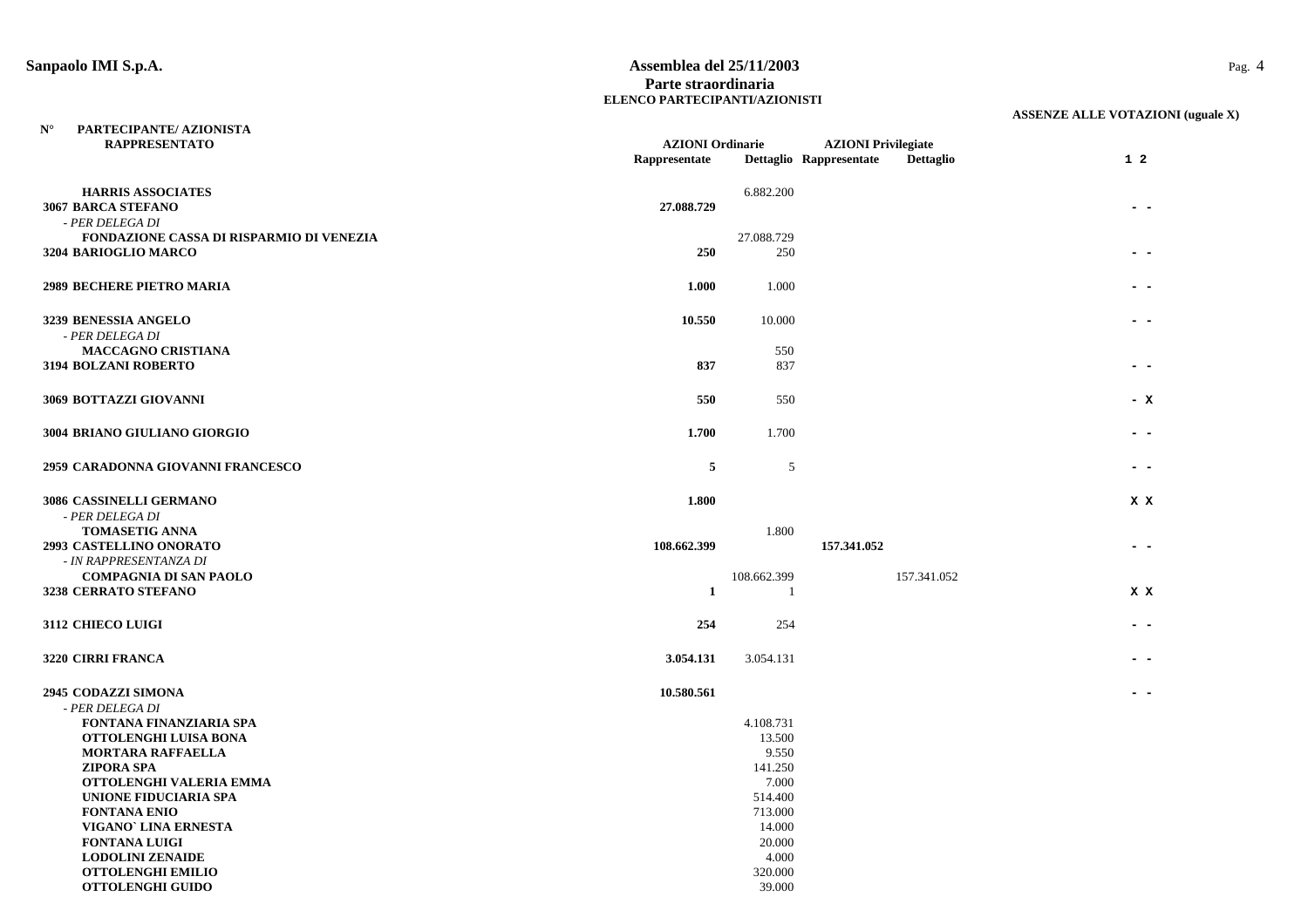**N°**

#### **Sanpaolo IMI S.p.A. Assemblea del 25/11/2003** Pag. 5 **Parte straordinaria ELENCO PARTECIPANTI/AZIONISTI**

| <b>RAPPRESENTATO</b>                                         | <b>AZIONI</b> Ordinarie |            | <b>AZIONI</b> Privilegiate |                  |                |
|--------------------------------------------------------------|-------------------------|------------|----------------------------|------------------|----------------|
|                                                              | Rappresentate           |            | Dettaglio Rappresentate    | <b>Dettaglio</b> | 1 <sub>2</sub> |
| OTTOLENGHI ALBERTO                                           |                         | 17.399     |                            |                  |                |
| LA PETROLIFERA ITALO RUMENA SPA                              |                         | 4.658.731  |                            |                  |                |
| <b>3115 D'AMODIO FRANCESCO</b>                               | 500                     | 500        |                            |                  |                |
|                                                              |                         |            |                            |                  |                |
| 3205 DE BENEDETTI DANIELE                                    | 15.834.530              |            |                            |                  |                |
| - PER DELEGA DI                                              |                         |            |                            |                  |                |
| <b>FONDAZIONE MONTE DEI PASCHI DI SIENA</b>                  |                         | 15.834.530 |                            |                  |                |
| <b>3007 DEBERNARDI GIANCARLO</b>                             | 344                     | 344        |                            |                  |                |
|                                                              |                         |            |                            |                  |                |
| 3180 DORIA PATRIZIA SANTINA                                  | 1.350                   | 1.350      |                            |                  |                |
|                                                              |                         |            |                            |                  |                |
| <b>3188 EMALDI RAFFAELLO</b>                                 | 1.500                   | 1.500      |                            |                  |                |
|                                                              |                         |            |                            |                  |                |
| <b>3042 FACCIO DANTE</b>                                     | 1.000                   | 1.000      |                            |                  |                |
|                                                              |                         |            |                            |                  |                |
| 3227 FERRERO LUIGINA                                         | 1.580                   |            |                            |                  |                |
| - PER DELEGA DI                                              |                         |            |                            |                  |                |
| <b>BRIANO BARBARA</b>                                        |                         | 830        |                            |                  |                |
| PREGNO CATERINA                                              |                         | 750        |                            |                  |                |
| 2972 FIGNAGNANI CHIARA                                       | 1.120.602               | 32.532     |                            |                  |                |
| - PER DELEGA DI                                              |                         |            |                            |                  |                |
| IMMOBILIARE MAGENTA DI CIRRI FRANCA & C. SNC (Usufruttuario) |                         | 650.000    |                            |                  |                |
| Titolare: Cofimo Fiduciaria                                  |                         |            |                            |                  |                |
| GE.IM.CA SNC DI FIGNAGNANI PAOLO & C. (Usufruttuario)        |                         | 200.000    |                            |                  |                |
| Titolare: Cofimo Fiduciaria<br><b>COFIMO FIDUCIARIA SPA</b>  |                         | 195.000    |                            |                  |                |
| PROMOGEST SRL                                                |                         | 10.770     |                            |                  |                |
| FIGNAGNANI GIACOMO                                           |                         | 32.300     |                            |                  |                |
| 2961 FIGNAGNANI PAOLO                                        | 13.282                  | 13.282     |                            |                  |                |
|                                                              |                         |            |                            |                  |                |
| <b>2963 FINOTTI ANTONIO</b>                                  | 74.903.861              |            | 134.968.267                |                  |                |
| - PER DELEGA DI                                              |                         |            |                            |                  |                |
| FONDAZIONE CASSA DI RISPARMIO DI GORIZIA                     |                         | 11.416.044 |                            |                  |                |
| - IN RAPPRESENTANZA DI                                       |                         |            |                            |                  |                |
| FONDAZIONE CASSA DI RISPARMIO DI PADOVA E ROVIGO             |                         | 63.487.817 |                            | 134.968.267      |                |
| 3062 GALANTUCCI SERGIO                                       | 1.000                   | 1.000      |                            |                  |                |
|                                                              |                         |            |                            |                  |                |
| 3243 GALLO ANGELA                                            | 350                     | 350        |                            |                  |                |
|                                                              |                         |            |                            |                  |                |
| 2973 GILI ALDO                                               | 5.000                   | 5.000      |                            |                  |                |
|                                                              |                         |            |                            |                  |                |
| 3228 GOI DEFENDENTE                                          | 11.851                  | 7.851      |                            |                  |                |
| - PER DELEGA DI                                              |                         |            |                            |                  |                |
| <b>CERUTTI ROSA</b>                                          | 141.661.782             | 4.000      |                            |                  |                |
| 3119 GOMEZ ACEBO CALPARSORO RICARDO                          |                         |            |                            |                  |                |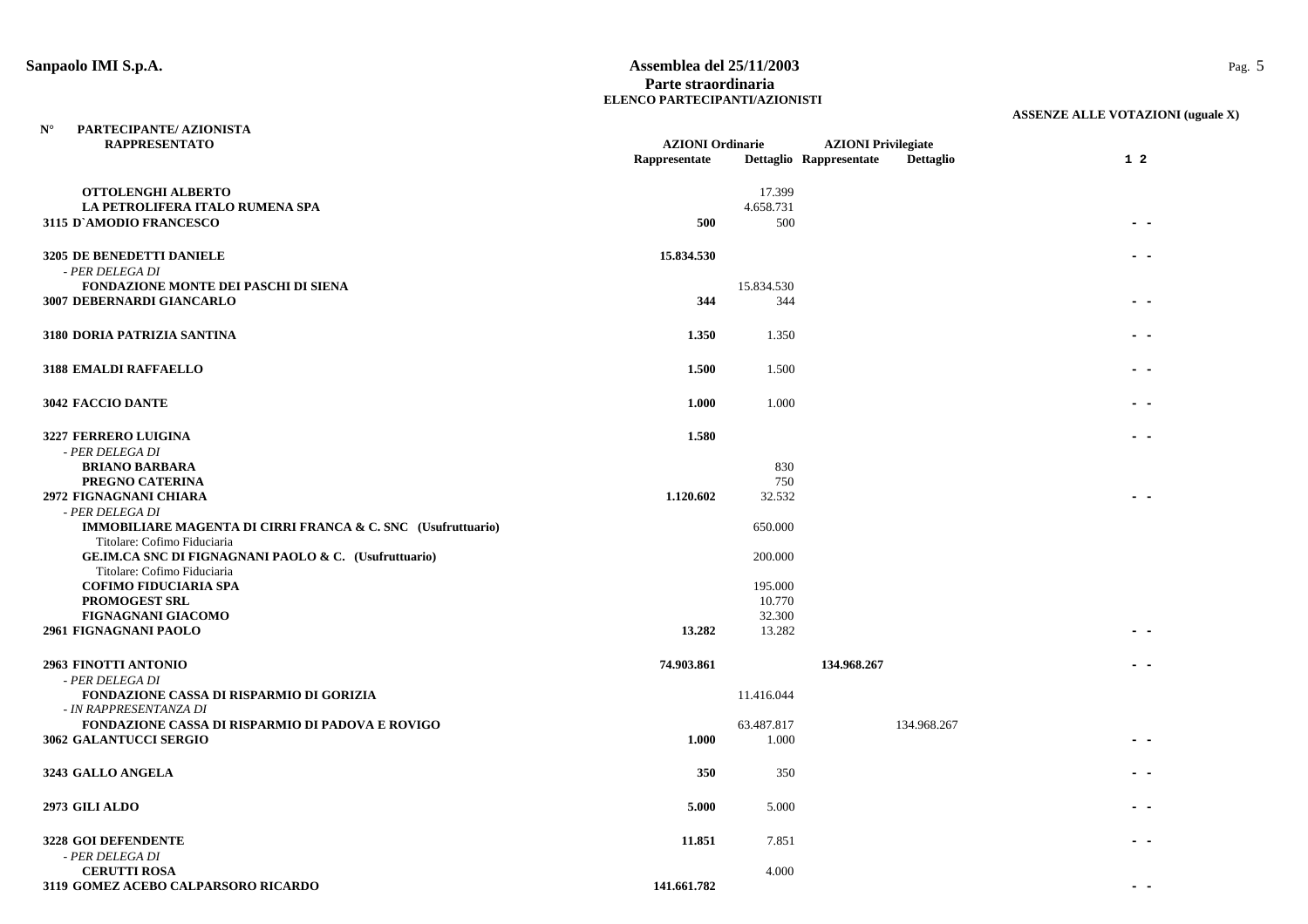#### **Sanpaolo IMI S.p.A. Assemblea del 25/11/2003** Pag. 6 **Parte straordinaria ELENCO PARTECIPANTI/AZIONISTI**

| PARTECIPANTE/ AZIONISTA<br>$N^{\circ}$                                          |                         |             |                                      |           |
|---------------------------------------------------------------------------------|-------------------------|-------------|--------------------------------------|-----------|
| <b>RAPPRESENTATO</b>                                                            | <b>AZIONI</b> Ordinarie |             | <b>AZIONI</b> Privilegiate           |           |
|                                                                                 | Rappresentate           |             | Dettaglio Rappresentate<br>Dettaglio | $1\quad2$ |
|                                                                                 |                         |             |                                      |           |
| - PER DELEGA DI                                                                 |                         |             |                                      |           |
| <b>SCH PREVISION SA DE SEGUROS Y REASEGUROS</b>                                 |                         | 200.000     |                                      |           |
| <b>SANTUSA HOLDING SL</b>                                                       |                         | 125.260.424 |                                      |           |
| <b>BANCO MADESANT S.U. SA</b>                                                   |                         | 16.201.358  |                                      |           |
| 3114 GORRIERI ENNIO ROBERTO MARIO                                               | 1.100                   | 1.100       |                                      |           |
|                                                                                 |                         |             |                                      |           |
| 3121 GUGLIELMINO PAOLO                                                          | <b>100</b>              | 100         |                                      |           |
|                                                                                 |                         |             |                                      |           |
| <b>2997 GUIGAS GIULIO</b>                                                       | <b>100</b>              | 100         |                                      | - x       |
|                                                                                 |                         |             |                                      |           |
| <b>2902 INCLETOLLI MAURO</b>                                                    | 103                     | 103         |                                      |           |
|                                                                                 |                         |             |                                      |           |
| 2921 IVALDI PAOLO                                                               | 2.605                   | 2.605       |                                      |           |
|                                                                                 |                         |             |                                      |           |
| 3075 LO CASCIO CARLO                                                            | 550                     | 550         |                                      |           |
|                                                                                 |                         |             |                                      |           |
| <b>3118 LOVERRE SILVIA</b>                                                      | 18.879.553              |             |                                      |           |
| - PER DELEGA DI                                                                 |                         |             |                                      |           |
| STATE BOSTON RETIREMENT SYSTEM COMMONWEALTH OF MAS SACHUSETTS                   |                         | 20.384      |                                      |           |
| PACIFIC GAS & ELECTRIC NUCLEAR FAC DECOMM TRUST                                 |                         | 26.905      |                                      |           |
| <b>BELLSOUTH CORPORATION REPRESENTABLE EMPLOYEES HEAL TH CARE TRUST-RETIREE</b> |                         | 27.650      |                                      |           |
| BELLSOUTH CORPORATION MASTER PENSION TRUST                                      |                         | 120.115     |                                      |           |
| <b>BALZAC UMBRELLA INDEX COMPARTIMENT BALZAC FINANCIA LS INDEX</b>              |                         | 1.250       |                                      |           |
| <b>FS BELEGGINGSFONDS COMPARTIMENT FS AANDELEFONDS EU ROPA</b>                  |                         | 12.000      |                                      |           |
| STREETTRACKSSM MSCI PAN EUROSM ETF                                              |                         | 118.816     |                                      |           |
| STREETTRACKSSM MSCI EUROPE FINANCIAL SM ETF                                     |                         | 12.437      |                                      |           |
| STATE STREET EUROPE ENHANCED                                                    |                         | 137.873     |                                      |           |
| <b>BALZAC UMBRELLA INDEX COMPARTIMENT BALZAC EUROPE I NDEX</b>                  |                         | 4.750       |                                      |           |
| <b>BALZAC WORLD INDEX</b>                                                       |                         | 59.426      |                                      |           |
| <b>BALZAC ITALY INDEX</b>                                                       |                         | 7.166       |                                      |           |
| PANAGORA GROUP TRUST                                                            |                         | 5.209       |                                      |           |
| <b>BALZAC EUROPE INDEX</b>                                                      |                         | 236.036     |                                      |           |
| THE PRUDENTIAL INSURANCE COMPANY OF AMERICA                                     |                         | 1.200       |                                      |           |
| EUROPE INDEX PLUS COMMON TRUST FUND                                             |                         | 307.959     |                                      |           |
| THE COMMON TRUST FUND                                                           |                         | 1.047.421   |                                      |           |
| STATE STREET BANK AND TRUST FUNDS FOR EMPLOYEE TRU STS                          |                         | 641.385     |                                      |           |
| <b>STATE STREET BANK AND TRUST FUND FOR EMPLOYER TRUS TS</b>                    |                         | 1.159.761   |                                      |           |
| <b>INTERNATIONAL MARKETS FUND</b>                                               |                         | 10.550      |                                      |           |
| <b>IBM TAX DEFERRED SAVING PLAN</b>                                             |                         | 3.232       |                                      |           |
| THE MUTUAL AID ASSOCIATION OF PREFECTURAL GOVERNME NT                           |                         | 16.050      |                                      |           |
| <b>GOVERNMENT PENSION INVESTMENT FUND</b>                                       |                         | 770.291     |                                      |           |
| SMITHKLINE BEECHAM MASTER RETIREMENT TRUST                                      |                         | 11.396      |                                      |           |
| PENSION INVESTMENT FUND                                                         |                         | 8.422       |                                      |           |
| HITACHI FOREIGN EQUITY MOTHER FUND (S)                                          |                         | 23.302      |                                      |           |
| PENSION FUND ASSOCIATION FOR LOCAL GOVERNMENT OFFI CIALS                        |                         | 47.700      |                                      |           |
| <b>SSGA GLOBAL INDEX PLUS TRUST</b>                                             |                         | 131.050     |                                      |           |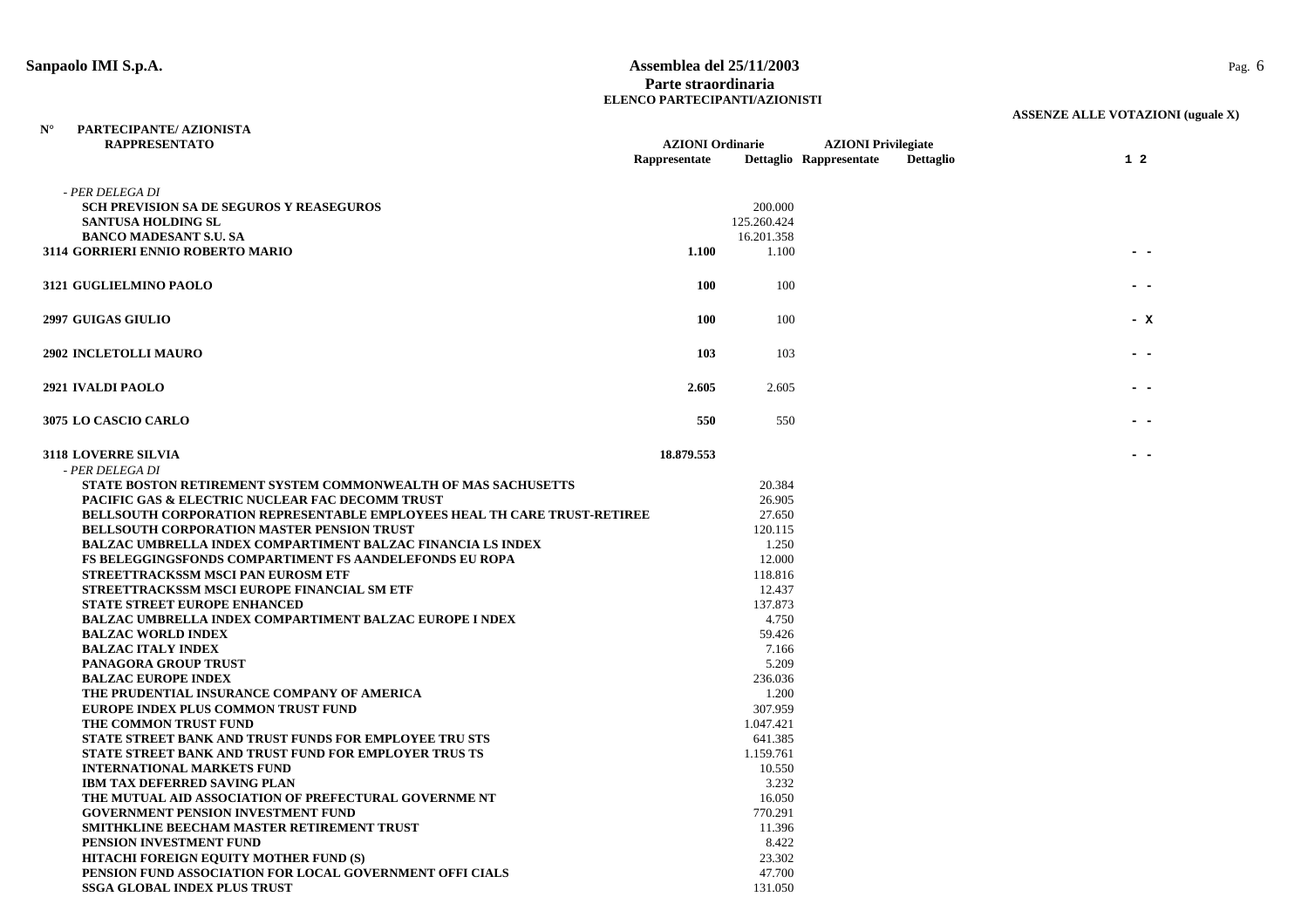**N°**

# **Sanpaolo IMI S.p.A. Assemblea del 25/11/2003** Pag. 7 **Parte straordinaria ELENCO PARTECIPANTI/AZIONISTI**

| <b>RAPPRESENTATO</b>                                                        | <b>AZIONI</b> Ordinarie | <b>AZIONI</b> Privilegiate |                  |           |  |
|-----------------------------------------------------------------------------|-------------------------|----------------------------|------------------|-----------|--|
|                                                                             | Rappresentate           | Dettaglio Rappresentate    | <b>Dettaglio</b> | $1\quad2$ |  |
| RHODE ISLAND EMPLOYEES RETIREMENT SYSTEMS POOLED T RUST                     | 89.750                  |                            |                  |           |  |
| <b>MSCI TRANSITION COMMON TRUST FUND 1</b>                                  | 11.000                  |                            |                  |           |  |
| <b>MANVILLE PERSONAL INJURY SETTLEMENT TRUST</b>                            | 13.300                  |                            |                  |           |  |
| <b>MELLON GLOBAL FUNDS PLC</b>                                              | 26.176                  |                            |                  |           |  |
| <b>CANADIAN LIQUID AIR LIMITED</b>                                          | 6.450                   |                            |                  |           |  |
| <b>ALGOMA STEEL PENSION PLAN</b>                                            | 2.911                   |                            |                  |           |  |
| <b>USAZ TEMPLETON DEV MKT FUND</b>                                          | 3.405                   |                            |                  |           |  |
| <b>STATE OF CONNECTICUT RETIREMENT FUND</b>                                 | 101.548                 |                            |                  |           |  |
| LUCENT TECHNOLOGIES INC. MASTER PENSION TRUST                               | 170.810                 |                            |                  |           |  |
| <b>CALIFORNIA PUBLIC EMPLOYEES RETIREMENT SYSTEM</b>                        | 499.251                 |                            |                  |           |  |
| <b>PGGM</b>                                                                 | 17.771                  |                            |                  |           |  |
| <b>BT PENSION FUND</b>                                                      | 1.103.785               |                            |                  |           |  |
| TD WATERHOUSE EUROPEAN INDEX FUND                                           | 1.264                   |                            |                  |           |  |
| ARLINGTON COUNTY SUPPLEMENTAL RETIREMENT SYSTEM                             | 40.900                  |                            |                  |           |  |
| <b>FISHER INVESTMENTS INC</b>                                               | 466.750                 |                            |                  |           |  |
| <b>MINEWORKERS PENSION SCHEME</b>                                           | 338.134                 |                            |                  |           |  |
| TIAA CREF INSTITUTIONAL INTERNATIONAL EQUITY INDEX FUND                     | 10.422                  |                            |                  |           |  |
| THE BLUE SHIELD OF CALIFORNIA EMPLOYEES RETIREMENT PLAN                     | 8.070                   |                            |                  |           |  |
| <b>COLLEGE RETIREMENT EQUITIES FUND</b>                                     | 531.716                 |                            |                  |           |  |
| MTDL RE: AQUILA EUROPEAN EQUITY INDEX FUND                                  | 207.551                 |                            |                  |           |  |
| <b>BARCLAYS GLOBAL INVESTORS LTD RE: AQUILA LIFE EUR. EQUITY INDEX FUND</b> | 505.779                 |                            |                  |           |  |
| <b>BGI RE: AQUILA LIFE MULTINATIONAL LOCAL EUROPEAN I NDEX FUND</b>         | 9.203                   |                            |                  |           |  |
| <b>INDEPENDENT ORDERS OF FORESTERS INTL - TEMPLETON M ANAGEMENT LTD</b>     | 85.150                  |                            |                  |           |  |
| <b>BANK OF NEW YORK</b>                                                     | 57.200                  |                            |                  |           |  |
| FIRSTAR - AFFINITY HEALTH SYSTEM - TEMPLETON INVES TMENT COUNSEL            | 1.900                   |                            |                  |           |  |
| <b>GENERAL MOTORS STATE STREET SALARIED EAFE INDEX</b>                      | 9.550                   |                            |                  |           |  |
| <b>GM - STATE STREET HOURLY EAFE INDEX</b>                                  | 26.900                  |                            |                  |           |  |
| <b>GENERAL MOTORS TEMPLETON HOURLY</b>                                      | 244.900                 |                            |                  |           |  |
| <b>CALIFORNIA PHYSICIANS SERVICE</b>                                        | 38.205                  |                            |                  |           |  |
| <b>GENERAL MOTORS TEMPLETON SALARIED</b>                                    | 81.800                  |                            |                  |           |  |
| <b>GE PENSION LIMITED MEGA 500</b>                                          | 7.510                   |                            |                  |           |  |
| <b>GE PENSION LIMITED RE: SSGA EUROPE</b>                                   | 74.209                  |                            |                  |           |  |
| <b>GMO WOOLLEY</b>                                                          | 15.300                  |                            |                  |           |  |
| <b>INDIANA PERF-BGI EAFE-INVESTORS BANK AND TRUST</b>                       | 29.722                  |                            |                  |           |  |
| <b>BELL ATLANTIC MASTER TRUST (40)</b>                                      | 36.946                  |                            |                  |           |  |
| METROPOLITAN LIFE INSURANCE COMPANY (70)                                    | 10.450                  |                            |                  |           |  |
| <b>TEACHERS RETIREMENT SYSTEM STATE OF ILLINOIS(59)</b>                     | 460.000                 |                            |                  |           |  |
| <b>INTERNATIONAL BANK FOR RECONSTRUCTION AND DEVELOPM ENT (4)</b>           |                         | 274                        |                  |           |  |
| <b>BELL ATLANTIC MASTER TRUST (157)</b>                                     | 26.850                  |                            |                  |           |  |
| <b>CD ENTERPRISES</b>                                                       | 4.400                   |                            |                  |           |  |
| <b>BELL ATLANTIC MASTER TRUST (158)</b>                                     | 265.800                 |                            |                  |           |  |
| <b>CALIFORNIA STATE TEACHERS RETIREMENT SYSTEM (84)</b>                     | 337.673                 |                            |                  |           |  |
| <b>INTERNATIONAL BANK FOR RECONSTRUCTION AND DEVELOPM ENT (202)</b>         | 52.292                  |                            |                  |           |  |
| <b>CALIFORNIA STATE TEACHERS RETIREMENT SYSTEM (180)</b>                    | 118.925                 |                            |                  |           |  |
| <b>INTERNATIONAL BANK FOR RECONSTRUCTION AND DEVELOPM ENT (201)</b>         |                         | 425                        |                  |           |  |
| <b>FORTRESS INTERNATIONAL EQUITY PARTNERSHIP `B`</b>                        | 3.700                   |                            |                  |           |  |
| <b>BAKER HUGHES INC. TRUST</b>                                              | 69.500                  |                            |                  |           |  |
| DUKE ENERGY CO. MASTER RETIREMENT                                           | 15.777                  |                            |                  |           |  |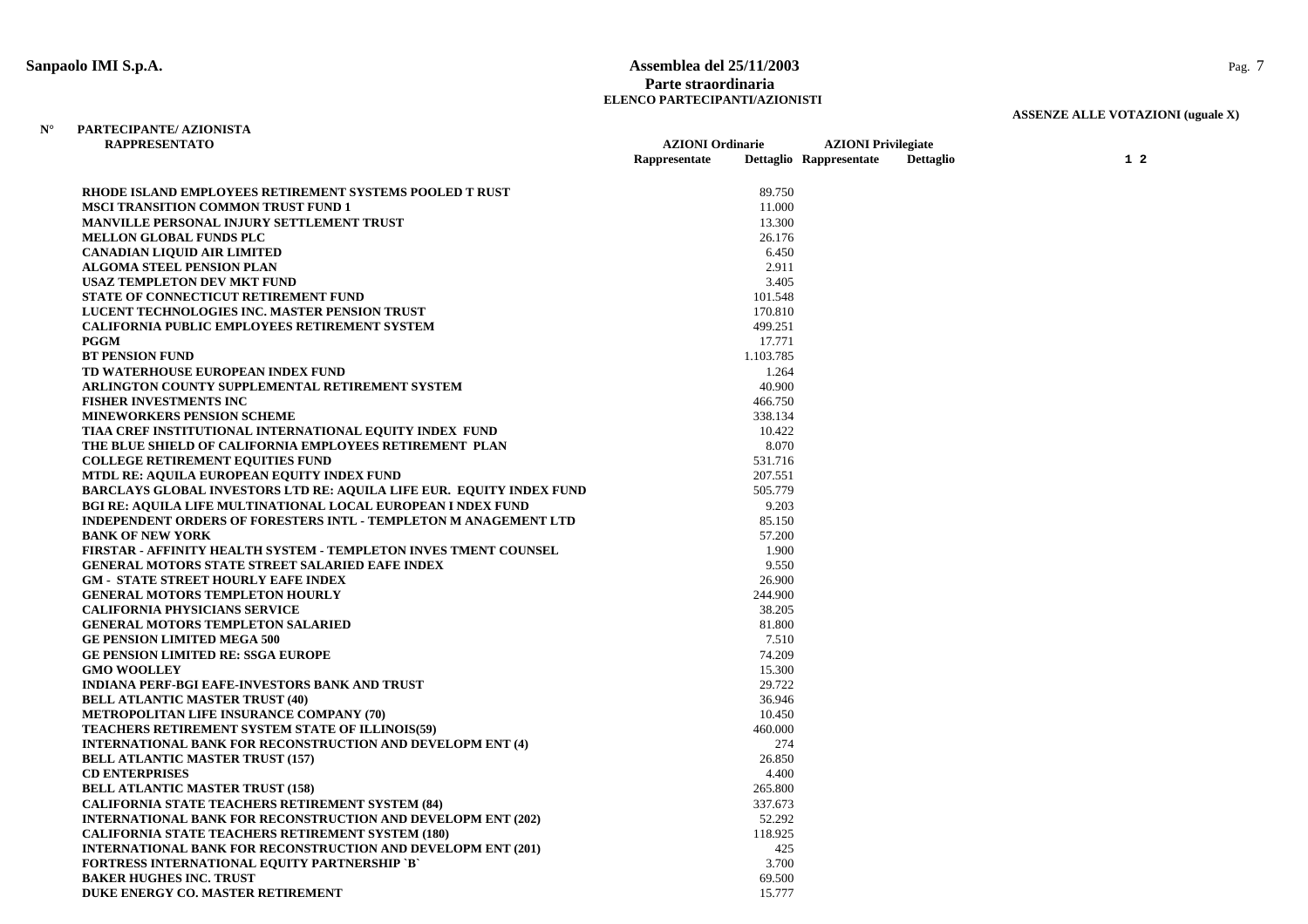#### **Sanpaolo IMI S.p.A. Assemblea del 25/11/2003** Pag. 8 **Parte straordinaria ELENCO PARTECIPANTI/AZIONISTI**

# **ASSENZE ALLE VOTAZIONI (uguale X)**

#### **N°PARTECIPANTE/ AZIONISTA**

| <b>RAPPRESENTATO</b>                                                             |               | <b>AZIONI</b> Ordinarie |                         | <b>AZIONI</b> Privilegiate |                |
|----------------------------------------------------------------------------------|---------------|-------------------------|-------------------------|----------------------------|----------------|
|                                                                                  | Rappresentate |                         | Dettaglio Rappresentate | <b>Dettaglio</b>           | 1 <sub>2</sub> |
| TREASURER OF THE STATE OF NORTH CAROLINA EQUITY IN VESTMENT FUND POOLED TRUST    |               | 43.800                  |                         |                            |                |
| FLORIDA STATE BOARD OF ADMINISTRATION PUBLIC FUND                                |               | 76.327                  |                         |                            |                |
| FORD MOTOR COMPANY DEFINED BENEFIT MASTER TRUST                                  |               | 74.445                  |                         |                            |                |
| <b>LOS ANGELES CITY EMPLOYEES RETIREMENT SYSTEM</b>                              |               | 46.686                  |                         |                            |                |
| <b>PITCAIRN FUNDS</b>                                                            |               | 8.100                   |                         |                            |                |
| <b>RCB TRUST CO FUND GRANTOR TRUSTS</b>                                          |               | 7.500                   |                         |                            |                |
| <b>FEBT RCB EUROPEAN FUND FOR EMPLOYEE BENEFIT TRUST</b>                         |               | 15.000                  |                         |                            |                |
| <b>HK MONETARY AUTHORITY</b>                                                     |               | 47.850                  |                         |                            |                |
| <b>WAYCROSSE INC.</b>                                                            |               | 15.245                  |                         |                            |                |
| <b>MANUFACTURES INVESTMENT TRUST</b>                                             |               | 72.680                  |                         |                            |                |
| MLI TEMPLETON INTERNATIONAL EQUITY                                               |               | 30.800                  |                         |                            |                |
| CHANCELLOR LGT ASSET MANAGEMENT INC.                                             |               | 14.782                  |                         |                            |                |
| E & P MANULIFE BALANCED ASSET ALLOCATION PORTFOLIO                               |               | 670                     |                         |                            |                |
| <b>XEROX CANADA EMPLOYEES RETIREMENT PLAN</b>                                    |               | 22.200                  |                         |                            |                |
| <b>MANULIFE INVESTMENT EXCHANGE FUNDS CORPORATION</b>                            |               | 2.500                   |                         |                            |                |
| AMERICAN RED CROSS RETIREMENT SYSTEM                                             |               | 34.105                  |                         |                            |                |
| PENSION SYSTEMS FOR THE EMPLOYEES OF THE STATE OF MARYLAND                       |               | 72.728                  |                         |                            |                |
| <b>ONTARIO TEACHERS PENSION PLAN BOARD</b>                                       |               | 13.420                  |                         |                            |                |
| <b>CANADA PENSION PLAN INVESTMENT BOARD</b>                                      |               | 368.714                 |                         |                            |                |
| <b>ONTARIO MUNICIPAL EMPLOYEES RETIREMENT SYSTEM</b>                             |               | 572.508                 |                         |                            |                |
| UNIVERSITY OF TORONTO MASTER TRUST                                               |               | 1.023                   |                         |                            |                |
| <b>GOVERNING COUNCIL OF THE UNIVERSITY OF TORONTO</b>                            |               | 1.350                   |                         |                            |                |
| THE COSMOPOLITAN FUND                                                            |               | 25.134                  |                         |                            |                |
| <b>BARCLAYS GLOBAL INVESTORS</b>                                                 |               | 1.280.608               |                         |                            |                |
| IG TEMPLETON INTERNATIONAL EQUITY FUND                                           |               | 28.045                  |                         |                            |                |
| IG TEMPLETON INTERNATIONAL EQUITY CLASS SERIES                                   |               | 2.543                   |                         |                            |                |
| PROMEDIA HEALTH SYSTEM                                                           |               | 3.900                   |                         |                            |                |
| <b>TRANSAMERICA LIFE INSURANCE AND ANNUITY</b>                                   |               | 17.165                  |                         |                            |                |
| <b>BELL COMMUNICATIONS RESEARCH PLAN</b>                                         |               | 54.345                  |                         |                            |                |
| <b>BOARD OF PENSIONS OF THE PRESBITERIAN CHURCH</b>                              |               | 106.535                 |                         |                            |                |
| <b>COMMONWEALTH OF PENNSYLVANIA</b>                                              |               | 246.170                 |                         |                            |                |
| MASTER CUST. AGRMT BETWEEN COMM.OF PENN.TREAS.DPT. AND MELLON STATE EMPL. RETIR. |               | 84.450                  |                         |                            |                |
| <b>CHRYSLER CANADA LTD CANADIAN MASTER TRUST</b>                                 |               | 71.650                  |                         |                            |                |
| THE COSMOPOLITAN INVESTMENT FUND                                                 |               | 9.199                   |                         |                            |                |
| <b>ENERGY EAST MASTER TRUST</b>                                                  |               | 28.950                  |                         |                            |                |
| FIDELITY CONCORD STREET TRUST - SPARTAN INTERNATIO NAL FUND                      |               | 56.916                  |                         |                            |                |
| IG TEMPLETON WORLD ALLOCATION FUND                                               |               | 17.460                  |                         |                            |                |
| <b>JOHN DEER PENSION TRUST</b>                                                   |               | 108.630                 |                         |                            |                |
| MINN. TEACHERS RETIREMENT FUND ASSOCIATION                                       |               | 17.105                  |                         |                            |                |
| PROMEDICA HEALTH SYSTEM                                                          |               | 8.615                   |                         |                            |                |
| <b>SYRACUSE UNIVERSITY</b>                                                       |               | 29.000                  |                         |                            |                |
| EMERALD INTERNATIONAL EQUITY INDEX FUND                                          |               | 40.209                  |                         |                            |                |
| <b>EMERALD GLOBAL EQUITY POOLED FUND TRUST</b>                                   |               | 5.381                   |                         |                            |                |
| TD INTERNATIONAL INDEX FUND                                                      |               | 4.803                   |                         |                            |                |
| <b>SEA RAY BOAT</b>                                                              |               | 29.585                  |                         |                            |                |
| TD EUROPEAN INDEX FUND                                                           |               | 6.655                   |                         |                            |                |
| <b>TEACHERS RETIREMENT ALLOWANCES FUND</b>                                       |               | 237                     |                         |                            |                |
| THE WILLIAM AND FLORA HEWLETT FOUNDATION                                         |               | 5.300                   |                         |                            |                |
|                                                                                  |               |                         |                         |                            |                |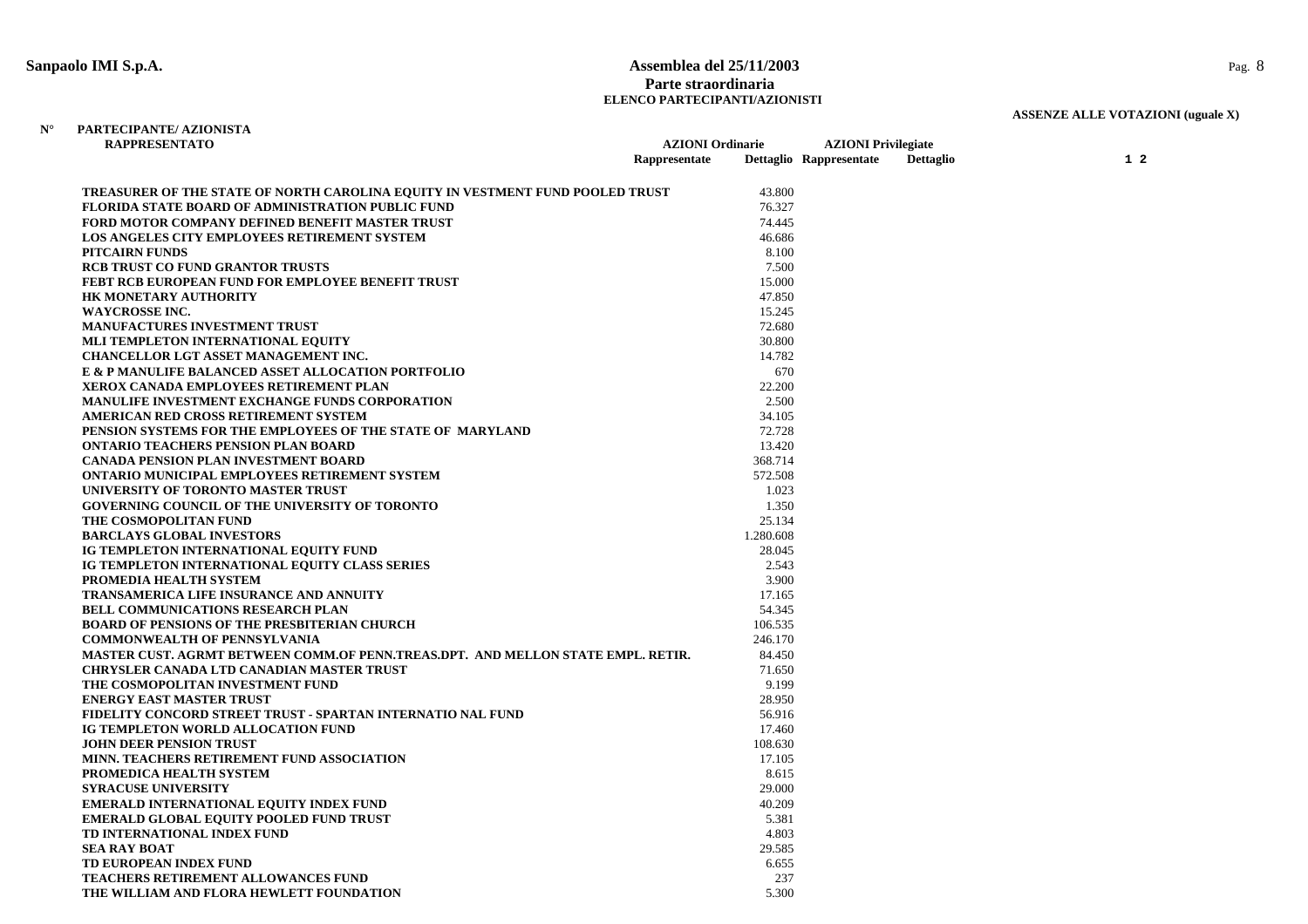### **Sanpaolo IMI S.p.A. Assemblea del 25/11/2003** Pag. 9 **Parte straordinaria ELENCO PARTECIPANTI/AZIONISTI**

**AZIONI Ordinarie AZIONI Privilegiate** 

# **ASSENZE ALLE VOTAZIONI (uguale X)**

#### **N° PARTECIPANTE/ AZIONISTA RAPPRESENTATO**

|                                                                                | Rappresentate |           | Dettaglio Rappresentate | Dettaglio | $1\,2$ |
|--------------------------------------------------------------------------------|---------------|-----------|-------------------------|-----------|--------|
| <b>FLORIDA RETIREMENT SYSTEM</b>                                               |               | 187.525   |                         |           |        |
| NORFOLK COUNTY RETIREMENT SYSTEM                                               |               | 3.732     |                         |           |        |
| TRUST FOR RETIREE MEDICAL DENTAL AND LIFE INSURANC E PLAF OF ARMY              |               | 14.825    |                         |           |        |
| RETIREMENT ANNUITY PLAN FOR EMPLOYEES OF THE ARMY FORCE                        |               | 60.685    |                         |           |        |
| ARMY AND AIR FORCE EXCHANGE SERVICE                                            |               | 7.655     |                         |           |        |
| <b>MICHIGAN EDUCATION ASSOCIATION</b>                                          |               | 23.600    |                         |           |        |
| <b>MELLON CAPITAL MGMT CORP</b>                                                |               | 2.417     |                         |           |        |
| <b>COMMONWEALTH OF PENNSYLVANIA PUBLIC SCHOOL EMPLOYE ES RETIREMENT SYSTEM</b> |               | 424.593   |                         |           |        |
| <b>CONNECTICUT GENERAL LIFE INSURANCE COMPANY</b>                              |               | 3.891     |                         |           |        |
| MELLON BANK NA DECOMMISSIONING TRUST COLLECTIVE IN V FUND PLAN                 |               | 76.906    |                         |           |        |
| MCM/JNL INTERNATIONAL SERIES                                                   |               | 11.450    |                         |           |        |
| ISS/GVAS/272/STATE STREET INSTITUTIONAL SHARE SERV ICES                        |               | 7.302     |                         |           |        |
| <b>MELLON BANK NA EMPLOYEE BENEFIT COLLECTIVE INVEST. PLAN</b>                 |               | 103.761   |                         |           |        |
| <b>DREYFUS INTL STOCK INDEX FUND</b>                                           |               | 13.512    |                         |           |        |
| <b>MCDERMOTT INC. MASTER TRUST</b>                                             |               | 1.954     |                         |           |        |
| <b>MELLO BANK NA CHARITABLE FOUNDATIONS COLLECTIVE IN V. FUND PLAN</b>         |               | 233.205   |                         |           |        |
| MOTORS INSURANCE CO.                                                           |               | 12.355    |                         |           |        |
| NATIONAL PENSIONS RESERVE FUND COMMISSION ACTING                               |               | 1.285.851 |                         |           |        |
| DUKE ENERGY CORPORATION MASTER DECOMMISSIONING TRU ST                          |               | 12.998    |                         |           |        |
| <b>MASSACHUSETTS HEALTH CARE SECURITY TRUST C/O PROM BOARD</b>                 |               | 4.400     |                         |           |        |
| PENSION RESERVES INVESTMENT BOARD                                              |               | 4.793     |                         |           |        |
| PUBLIC EMPLOYEE RETIREMENT SYSTEM OF IDAHO                                     |               | 53.521    |                         |           |        |
| <b>SEMPRA ENERGY</b>                                                           |               | 7.322     |                         |           |        |
| OWM ZORGVERZEKERAAR VGZ                                                        |               | 5.650     |                         |           |        |
| <b>ENERGY INSURANCE MUTUAL LIMITED</b>                                         |               | 11.850    |                         |           |        |
| STATE OF MINNESOTA-STATE EMPLOYEES RETIREMENT PLAN                             |               | 99.999    |                         |           |        |
| NATIONAL WESTMINSTER LIFE ASSURANCE LTD                                        |               | 711.887   |                         |           |        |
| SAUDI ARABIAN MONETARY AGENCY                                                  |               | 12.950    |                         |           |        |
| VISCOUNT INTERNATIONAL EQUITY EAFE INDEX                                       |               | 2.700     |                         |           |        |
| <b>HERCULES INCORPORATED PENSION PLAN</b>                                      |               | 3.185     |                         |           |        |
| <b>STATE STREET EAFE INDEX PORTFOLIO</b>                                       |               | 13.788    |                         |           |        |
| <b>CS EQUITY STRATEGY LTD</b>                                                  |               | 999       |                         |           |        |
| <b>PG&amp;E NON BARGAINED VEBA</b>                                             |               | 3.750     |                         |           |        |
| <b>STATE STREET GLOBAL ADVISORS EUROPE EQUITIES TRUST</b>                      |               | 103.111   |                         |           |        |
| POSTAL LIFE INSURANCE WELFARE CORPORATION                                      |               | 31.377    |                         |           |        |
| NATIONAL GOVERNMENT EMPLOYEES MUTUAL AID ASSOCIATI ON                          |               | 36.650    |                         |           |        |
| WESTPAC INTERNATIONAL SHARE INDEX FUND                                         |               | 97.330    |                         |           |        |
| <b>SSGA WORLD FUNDS ITALY</b>                                                  |               | 30.457    |                         |           |        |
| <b>SSGA WORLD FUNDS</b>                                                        |               | 25.254    |                         |           |        |
| <b>BELLSOUTH CORPORATION HEALTH CARE TRUST RETIREES</b>                        |               | 88.300    |                         |           |        |
| 3234 MAINERO MASSIMO                                                           | 500           |           |                         |           |        |
| - PER DELEGA DI                                                                |               |           |                         |           |        |
| <b>BORGETTI MARIA</b>                                                          |               | 500       |                         |           |        |
| <b>3104 MARTINACCI MARIA TERESA</b>                                            | 1.970         | 1.970     |                         |           |        |
|                                                                                |               |           |                         |           |        |

|  |  | <b>3012 MASSARA FERNANDO</b> |
|--|--|------------------------------|
|--|--|------------------------------|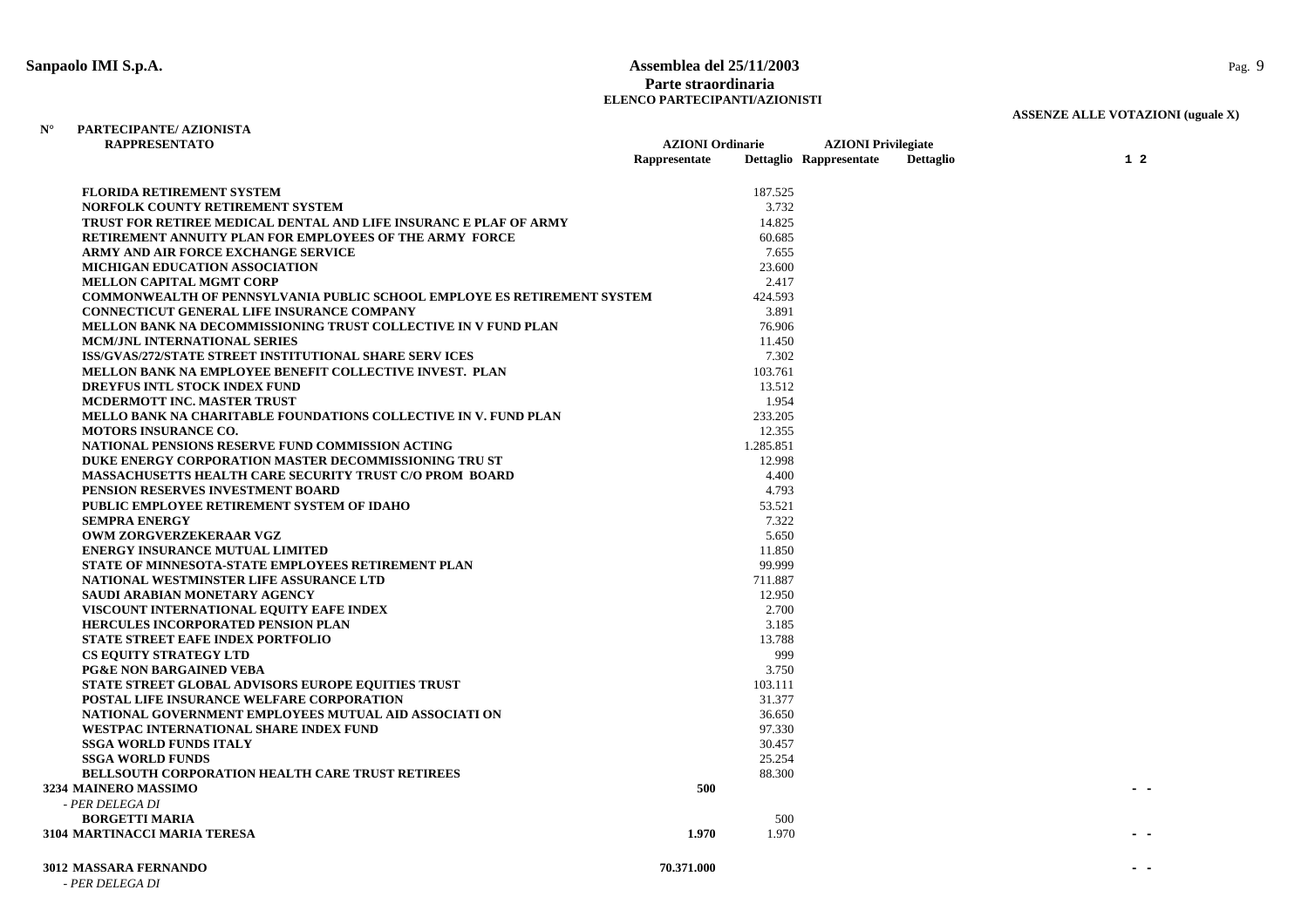**N°**

#### **Sanpaolo IMI S.p.A. Assemblea del 25/11/2003** Pag. 10 **Parte straordinaria ELENCO PARTECIPANTI/AZIONISTI**

| <b>RAPPRESENTATO</b>                                                                        | <b>AZIONI</b> Ordinarie |                         | <b>AZIONI</b> Privilegiate |                  |                |  |
|---------------------------------------------------------------------------------------------|-------------------------|-------------------------|----------------------------|------------------|----------------|--|
|                                                                                             | Rappresentate           |                         | Dettaglio Rappresentate    | <b>Dettaglio</b> | 1 <sub>2</sub> |  |
| IFIL FINANZIARIA DI PARTECIPAZIONI SPA                                                      |                         | 70.371.000              |                            |                  |                |  |
| 2971 MASSOLA ANNA MARIA                                                                     | 1.000                   | 1.000                   |                            |                  |                |  |
|                                                                                             | 20.000                  | 20.000                  |                            |                  |                |  |
| 3080 MAZZETTA BRUNO                                                                         |                         |                         |                            |                  | X X            |  |
| 3198 MERIGGI PIETRO                                                                         | 127                     | 127                     |                            |                  |                |  |
| 3177 MOIA FRANCO                                                                            | 127                     | 127                     |                            |                  |                |  |
| <b>3011 MORETTI MICHELE</b>                                                                 | 230                     |                         |                            |                  | X X            |  |
| - PER DELEGA DI                                                                             |                         |                         |                            |                  |                |  |
| PELLICANO' SARA<br>2925 MORGANDO ENRICO                                                     | 6.000                   | 230<br>6.000            |                            |                  |                |  |
|                                                                                             |                         |                         |                            |                  |                |  |
| 3090 MOSSO ALDO                                                                             | 103                     | 103                     |                            |                  |                |  |
| <b>2987 NERI MARIA TERESA</b>                                                               | 550                     | 550                     |                            |                  |                |  |
|                                                                                             |                         |                         |                            |                  |                |  |
| <b>2955 NOTARPIETRO LORENZO</b>                                                             | 600                     | 600                     |                            |                  |                |  |
| 3129 PAINTENDRE JEAN MARIE                                                                  | 31.294.572              |                         |                            |                  |                |  |
| - PER DELEGA DI                                                                             |                         |                         |                            |                  |                |  |
| <b>CDC IXIS ITALIA HOLDING</b>                                                              |                         | 28.088.822              |                            |                  |                |  |
| <b>CDC - CAISSE DES DEPOTS ET CONSIGNATIONS</b><br>2996 PASQUINO STEFANO                    | 127                     | 3.205.750<br>127        |                            |                  |                |  |
|                                                                                             |                         |                         |                            |                  |                |  |
| 2927 PERINI MARIA CHIARA                                                                    | 37.717.230              |                         |                            |                  |                |  |
| - PER DELEGA DI                                                                             |                         |                         |                            |                  |                |  |
| <b>BANCA CASSA DI RISPARMIO DI FIRENZE SPA</b><br><b>ENTE CASSA DI RISPARMIO DI FIRENZE</b> |                         | 9.667.230<br>28.050.000 |                            |                  |                |  |
| 3160 PICCINNO MARIA ANTONIA                                                                 | 28.166.240              |                         |                            |                  |                |  |
| - PER DELEGA DI                                                                             |                         |                         |                            |                  |                |  |
| SOCIETA` REALE MUTUA DI ASSICURAZIONI                                                       |                         | 25.909.969              |                            |                  |                |  |
| <b>ITALIANA ASSICURAZIONI SPA</b>                                                           |                         | 2.256.271               |                            |                  |                |  |
| 2930 PIETRONI MAURIZIO                                                                      | 1.000                   | 1.000                   |                            |                  |                |  |
| 2923 PROSERPIO PAOLO                                                                        | 32.057.549              |                         |                            |                  |                |  |
| - PER DELEGA DI                                                                             |                         |                         |                            |                  |                |  |
| <b>FONDAZIONE CASSA DI RISPARMIO DELLE PROVINCIE LOMB ARDE</b>                              |                         | 32.057.549              |                            |                  |                |  |
| 3151 PUTZULU TOMMASO ENRICO                                                                 | 1.000                   | 1.000                   |                            |                  |                |  |
| <b>2913 QUAZZO ALFREDO</b>                                                                  | 250                     | 250                     |                            |                  |                |  |
|                                                                                             |                         |                         |                            |                  |                |  |
| <b>3216 REALE ALBERTO</b>                                                                   | 22                      | 11                      |                            |                  |                |  |